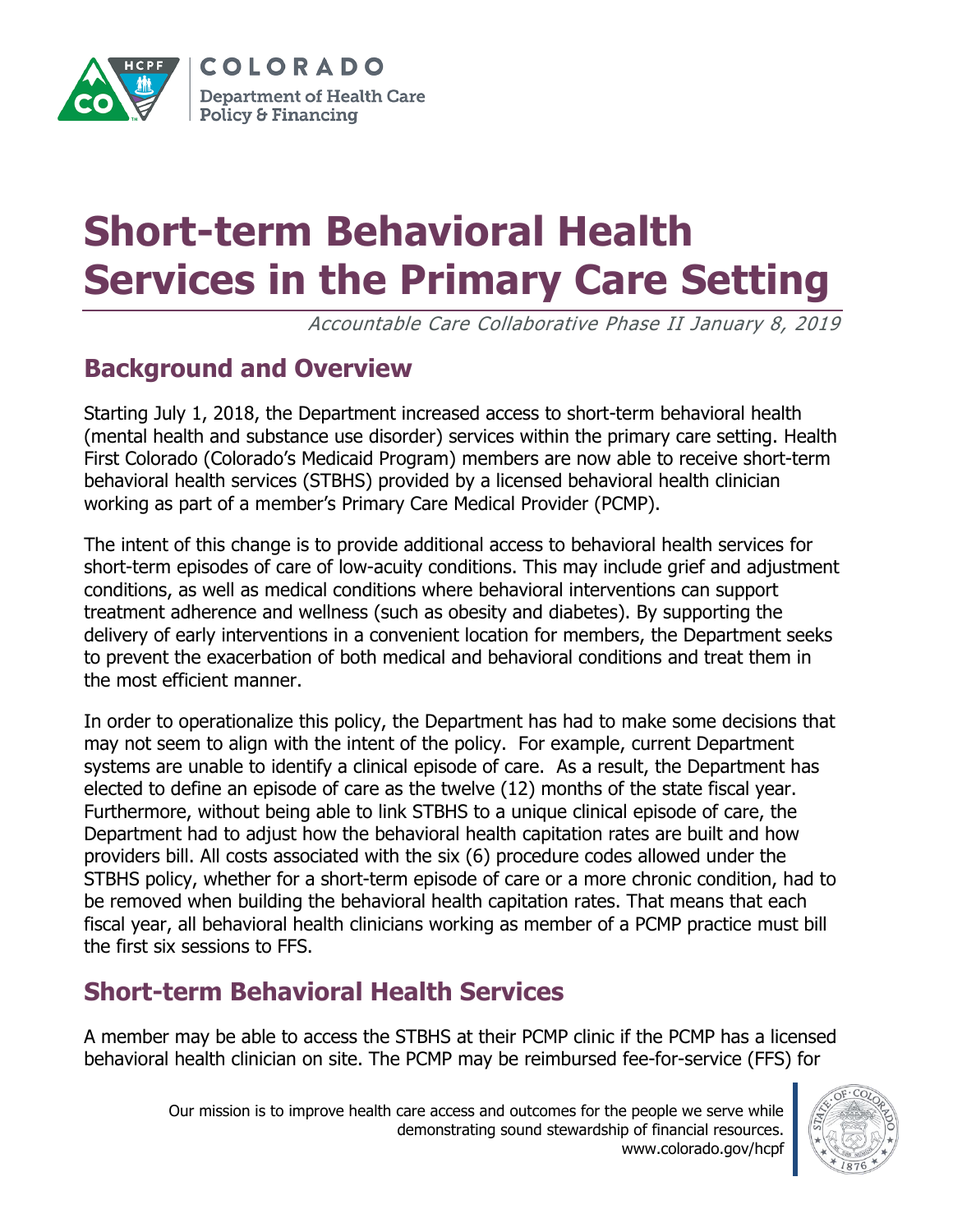up to six (6) visits per state fiscal year (defined as July 1-June 30). A visit is defined as a single date of service. These visits will not require a diagnosis covered by the capitated behavioral health benefit. That said, PCMPs must use the most appropriate diagnosis that supports medical necessity.

The following procedure codes are included as STBHS:

- Diagnostic evaluation without medical services (90791)
- Psychotherapy 30 minutes (90832)
- Psychotherapy 45 minutes (90834)
- Psychotherapy  $-60$  minutes (90837)
- Family psychotherapy without patient (90846)
- Family psychotherapy with patient (90847)

While the intent of the policy is to increase access to behavioral health services that can address a low-acuity condition within six (6) visits, the Department understands that there may be times when a member requires additional services. In these instances, there are two options for accessing additional services.

- 1. A PCMP that has a licensed behavioral health clinician who **is contracted** as part of a Regional Accountable Entity's (RAE's) behavioral health network may submit claims to the RAE for reimbursement of additional visits beyond six (6) during a state fiscal year. All additional visits must be provided in accordance with the RAE's utilization management policies and procedures.
- 2. A PCMP with a licensed behavioral health clinician that **is not contracted** as part of a RAE's behavioral health network can work with their RAE to transition a member's care to another behavioral health provider. Any additional visits beyond six (6) during a state fiscal year will be denied FFS reimbursement.

# **How to Bill for Short-term Behavioral Health Services**

Primary Care Medical Providers may submit claims for FFS reimbursement of STBHS if they have a Medicaid-enrolled, licensed behavioral health clinician on site. The billing provider must also be contracted with a RAE as a PCMP and billing as one of the following primary care provider types:

- Clinic (primary care);
- Federally Qualified Health Center (FOHC);
- Rural Health Clinic (RHC);
- Indian Health Services provider (IHS); or
- Non-physician practitioner group.

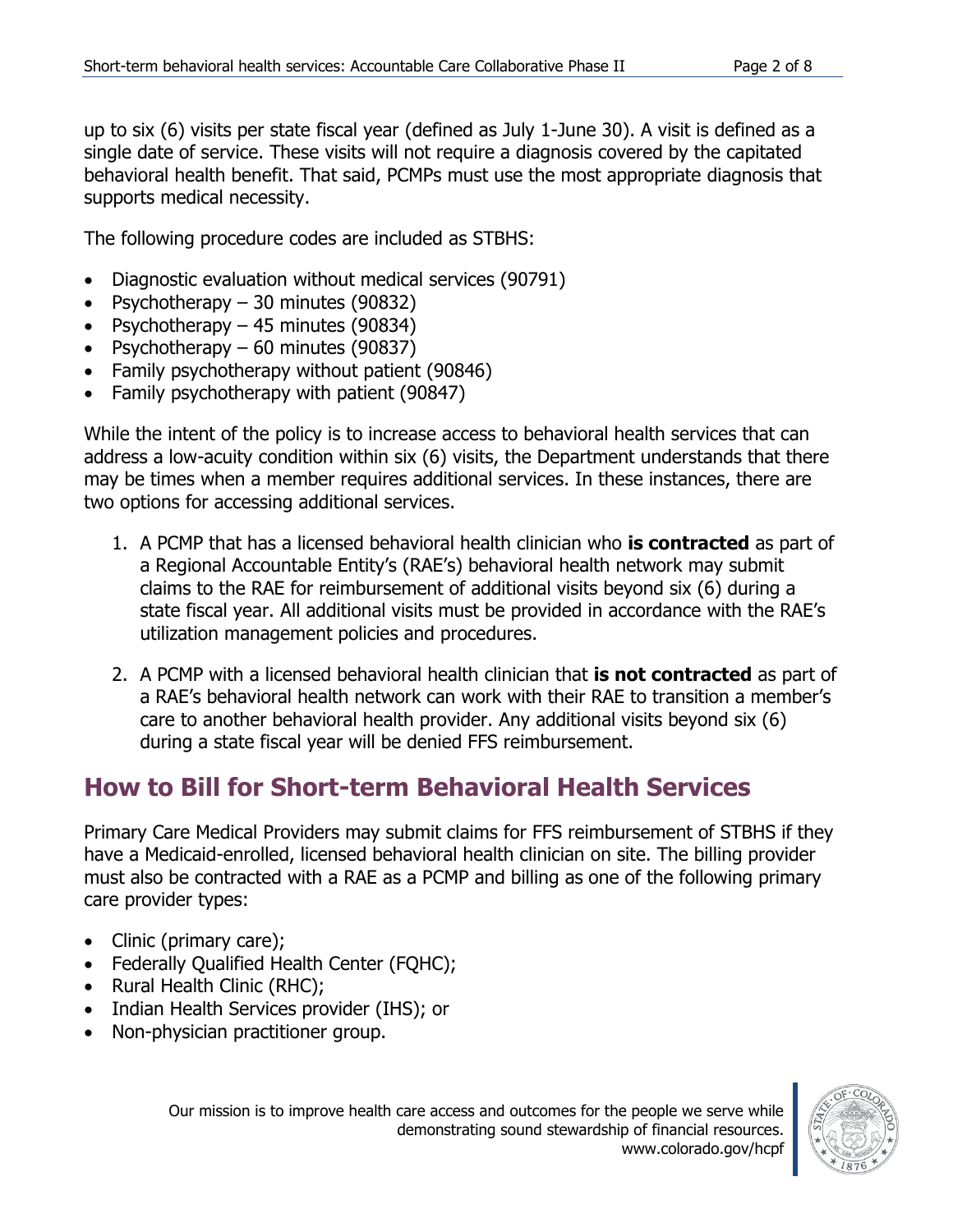The rendering provider on the claim must be a Medicaid-enrolled, licensed behavioral health clinician. This includes licensed clinical social workers, licensed professional counselors, licensed addiction counselors, licensed psychologists, and licensed marriage and family therapists.

The STBHS are billed just like any other service provided by the PCMP. Billing providers must follow all standard and Department billing practices and policies, as well as the rules [of the Colorado Board of Registered Psychotherapists.](https://drive.google.com/file/d/0B-K5DhxXxJZbN1g5Ukc1eEFqdzg/view) In addition, the services must be documented in accordance with the Department's most current Uniform Service Coding [Standards Manual.](https://www.colorado.gov/pacific/sites/default/files/Uniform%20Services%20Coding%20Standards%20January%202018.pdf)

At this time, the first six visits of the procedure codes included in the STBHS policy delivered by a PCMP's licensed behavioral health clinician must be submitted to Colorado interChange for FFS reimbursement each state fiscal year. This is regardless of whether the services were provided for a low-acuity or chronic behavioral health condition. The Department is continuing to develop an automated methodology to identify and process low-acuity episodes of care to more precisely achieve the policy intention.

## **Billing by Federally Qualified Health Centers, Rural Health Clinics, and Indian Health Services Providers**

Federally Qualified Health Centers, RHC, and IHS providers must list the eligible procedure code on the encounter claim using Revenue Code 0900 and must bill in accordance with FQHC rule (8.700.1) or RHC rule (8.740.7.A). If physical health services are delivered on the same day as any of the STBHS, the FQHC, RHC, or IHS must submit two (2) separate claims: one for behavioral health services and one for physical health services.

# **Billing for Additional Visits**

A Medicaid enrolled, licensed behavioral health clinician in a PCMP clinic may be able to deliver more than six (6) STBHS visits during a fiscal year if **all** of the following requirements are met:

- 1. The behavioral health clinician is contracted with and credentialed by the RAE;
- 2. The additional services are medically necessary;
- 3. The clinician has followed RAE utilization management policies and procedures; **and**
- 4. The visits are billed to the RAE for reimbursement under the capitated behavioral health benefit.

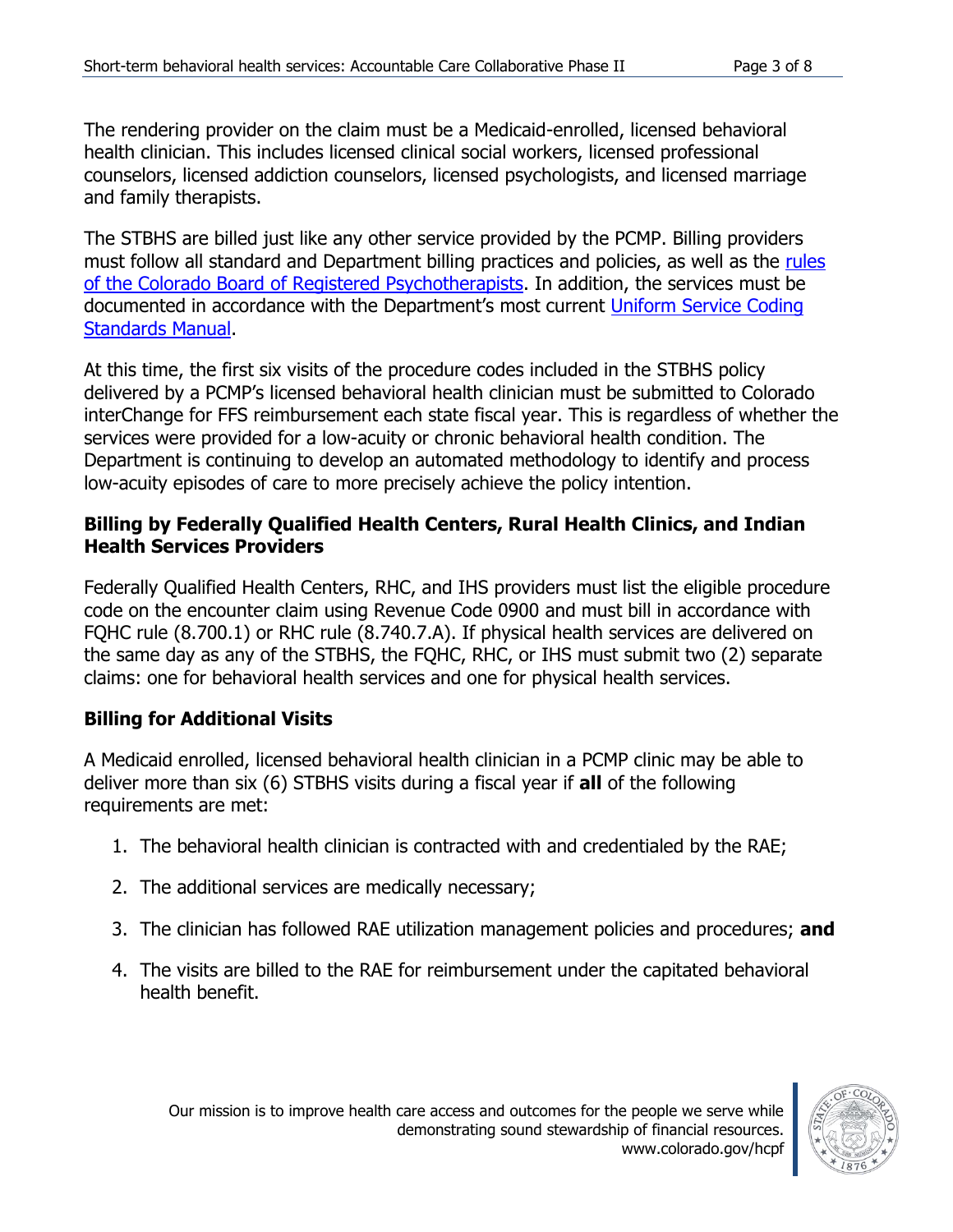# **How to View Member Utilization of Short-term Behavioral Health Services**

Providers are able to view how many STBHS a member has received, if any, in the Eligibility Verification response on the Provider Portal. If the member has utilization history for any of the STBHS, then the utilization will be reported in the Limit Details panel. For instructions on performing eligibility verification and accessing the Limit Details panel, see the [Verifying Member Eligibility and Co-Pay Quick Guide.](https://www.colorado.gov/pacific/sites/default/files/Member%20Eligibility%20021318.pdf)

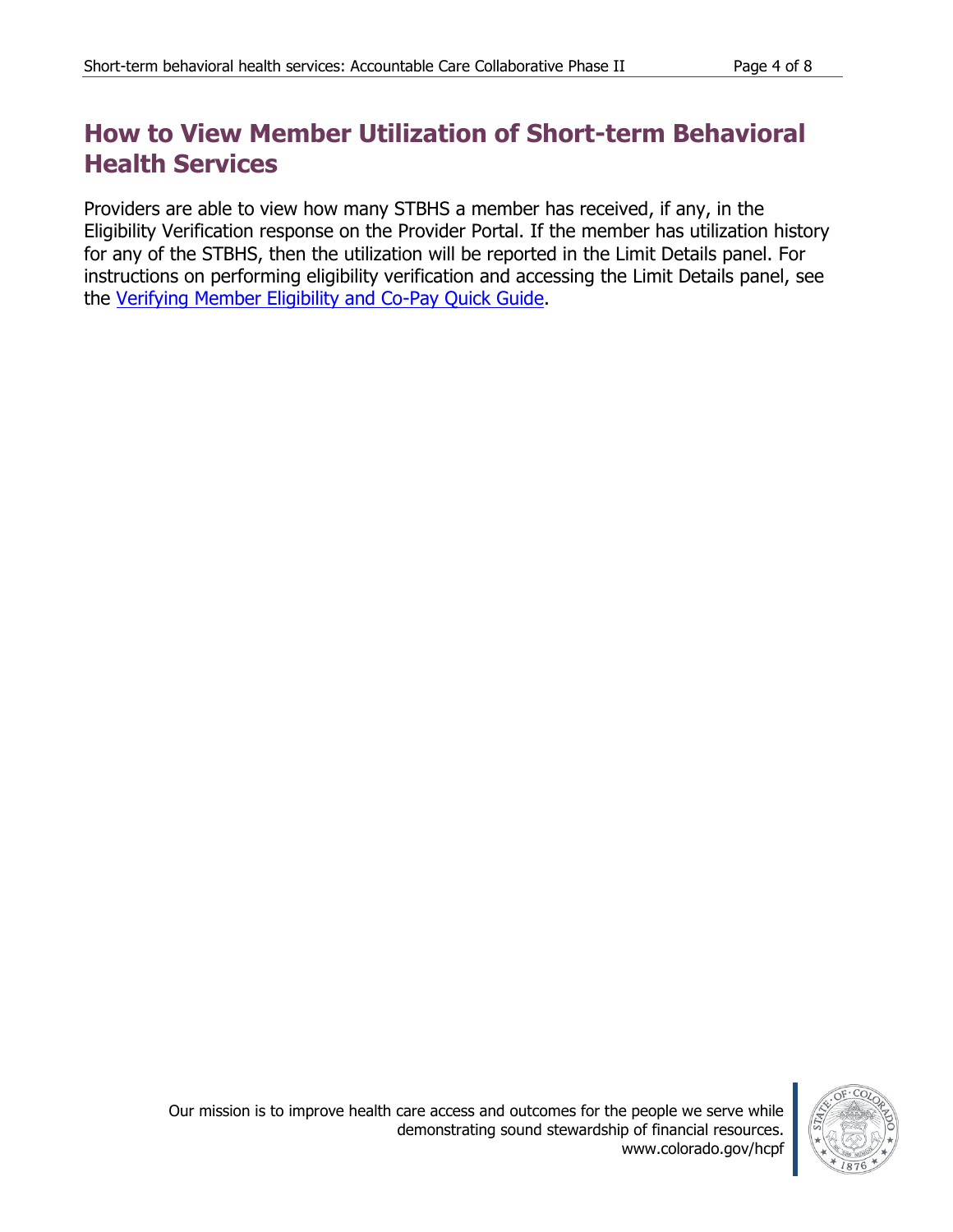# **Short-term Behavioral Health Services in the Primary Care Setting Frequently Asked Questions**

## **Is procedure code 90792 (diagnostic evaluation with medical service) included as short-term behavioral health service?**

No. The Department removed procedure code 90792 (diagnostic evaluation with medical service) from the set of STBHS. This psychiatric evaluation is an integrated biophysical and medical assessment that must be provided by a licensed medical provider (i.e. MD, DO, NP, PA). The Department's intent for the STBHS is to provide a vehicle to reimburse psychotherapeutic services provided by licensed behavioral health clinicians working in a PCMP clinic.

#### **Are there any diagnosis requirements for the short-term behavioral health services?**

A diagnosis covered under the Capitated Behavioral Health Benefit is not required to submit the STBHS for reimbursement. This means that PCMPs can provide these services for low acuity behavioral health conditions (such as grief and adjustment conditions), as well as medical conditions where behavioral interventions can support treatment adherence and wellness (such as obesity and diabetes).

## **Does a rendering licensed behavioral health clinician need to be credentialed by the Regional Accountable Entity (RAE) to provide the short-term behavioral health services?**

A rendering provider in a PCMP clinic does not need to be credentialed by the RAE and contracted as a behavioral health network provider to provide up to six visits of the STBHS. If the rendering provider wants to provide seven (7) or more STBHS visits within the state fiscal year, then the rendering provider must be credentialed by and contracted with the RAE. All claims for seven (7) or more STBHS visits must be submitted to the RAE for reimbursement through the capitated behavioral health benefit.

#### **Can Community Mental Health Centers and independent specialty behavioral health clinicians claim fee-for-service reimbursement for these procedure codes?**

No, Community Mental Health Centers and specialty behavioral health clinicians billing independently cannot claim fee-for-service reimbursement for the STBHS procedure codes.

The billing provider type used to submit claims for theSTBHS procedure codes determines whether the services can be reimbursed FFS or by the RAEs.

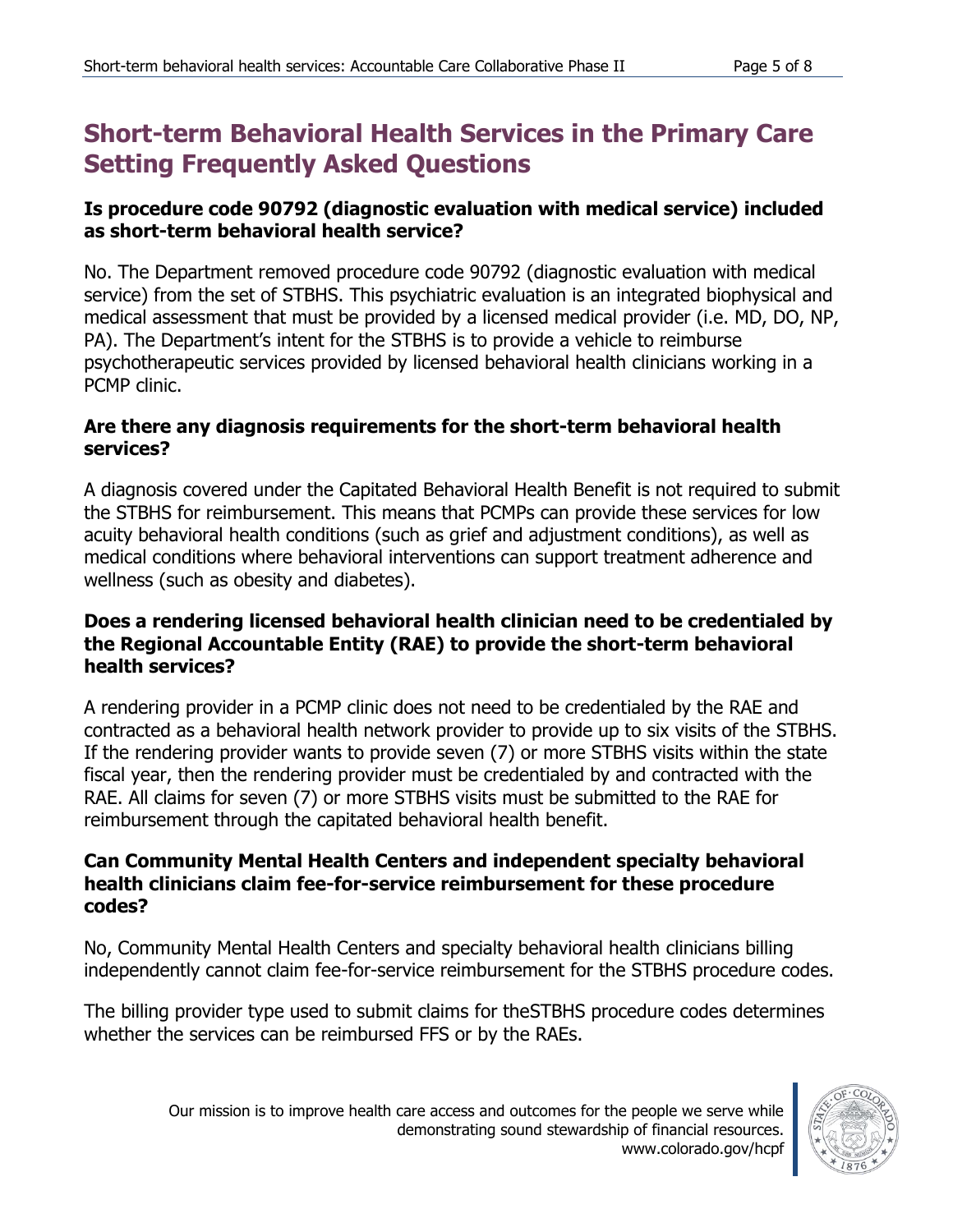- **Fee-for-Service:** Behavioral health clinicians whose services are submitted by a PCMP billing provider type must submit the first six visits of the STBHS procedure codes to Colorado interChange for FFS reimbursement each state fiscal year.
- **Behavioral Health Capitation:** Behavioral health clinicians contracted as part of a RAE's behavioral health network and billing under a behavioral health billing provider type must submit claims to the RAE for reimbursement under the capitated behavioral health benefit for all covered diagnoses.
	- $\circ$  The most common behavioral health billing provider types in Colorado interChange are the following:
		- **Provider Code 35—Community Mental Health Center**
		- **Provider Code 38—Licensed Behavioral Health Clinician**
		- Provider Code 37—Licensed Psychologist (Doctorate)
		- Provider Code 63—Substance Use Disorder Individuals
		- Provider Code 64—Substance Use Disorder Clinics

# **Can the short-term behavioral health services be used for crisis services?**

The STBHS procedure codes are not reimbursable when used in conjunction with the ET modifier as these services are not intended for crisis services. Crisis services are covered by the RAE under the capitated behavioral health benefit.

## **Can a candidate for behavioral health licensure be a rendering provider for the short-term behavioral health services?**

Yes. The rendering provider on the claim must be supervising the candidate. Billing providers must follow all standard and Department billing practices and policies, as well as the [rules of the Colorado Board of Registered Psychotherapists.](https://drive.google.com/file/d/0B-K5DhxXxJZbN1g5Ukc1eEFqdzg/view) Included in the Colorado Board of Psychotherapists rules is the requirement that a clinical supervisor of a person providing the psychotherapy assures that the supervisee meets any licensing, certification, or registration requirements prior to engaging in any psychotherapy. Supervision also requires assisting to assure that the supervisee is in compliance with the Mental Health [Practice Act.](https://drive.google.com/file/d/0BzKoVwvexVATMlFKX3NvbHh1ZTQ/view?usp=sharing)

## **How will the short-term behavioral health services work with the Managed Care Organizations (Rocky Mountain Health Plan Prime and Denver Health Medicaid Choice)?**

The STBHS have been incorporated into the Managed Care Organization rate setting



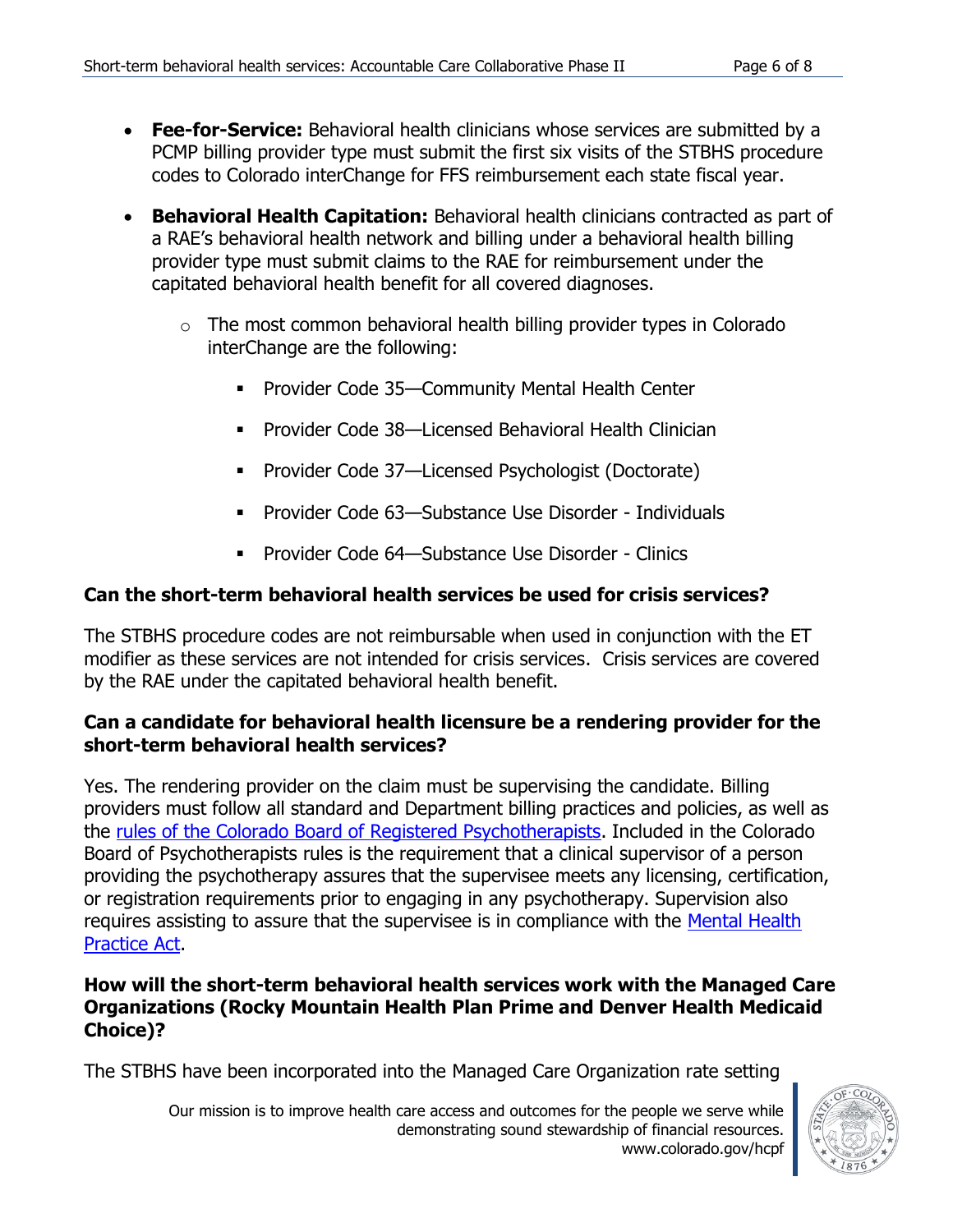process and are payable by the Managed Care Organization. Any Managed Care Organization encounter visits with the STBHS procedure codes will be counted toward the state-fiscal year 6-visit limit.

#### **Does a behavioral health clinician providing the short-term behavioral health services need to complete the Colorado Client Assessment Record (CCAR)?**

Behavioral health clinicians are not required to complete a CCAR when providing the STBHS. For additional guidance on the CCAR, see the Behavioral Health Services Fact Sheet.

### **Can a provider bill more than one short-term behavioral health service procedure code on a single day?**

Multiple procedure codes may be billed on a single date of service as long as they are in compliance with the National Correct Coding Initiative standards.

## **Can a Medicaid enrolled, licensed behavioral health clinician in a PCMP clinic provide more than six (6) short-term behavioral health visits during a fiscal year?**

A Medicaid enrolled, licensed behavioral health clinician in a PCMP clinic may be able to deliver more than six (6) STBHS visits during a fiscal year if **all** of the following requirements are met:

- 1. The behavioral health clinician is contracted with and credentialed by the RAE;
- 2. The additional services are medically necessary and the clinician has followed RAE utilization management policies and procedures; and
- 3. The visits are billed to the RAE for reimbursement under the capitated behavioral health benefit.

# **Annually, does a PCMP need to submit the first six short-term behavioral health visits for FFS reimbursement?**

July 1 begins a new state fiscal year and, at this time, starts a new episode of care for the STBHS. Each state fiscal year, the first six visits of the procedure codes included in the STBHS policy delivered by a PCMP's licensed behavioral health clinician must be submitted to Colorado interChange for FFS reimbursement. This is regardless of whether the services were provided for a low-acuity or chronic behavioral health condition. The Department is continuing to develop an automated methodology to identify and process low-acuity episodes of care to more precisely achieve the policy intention.